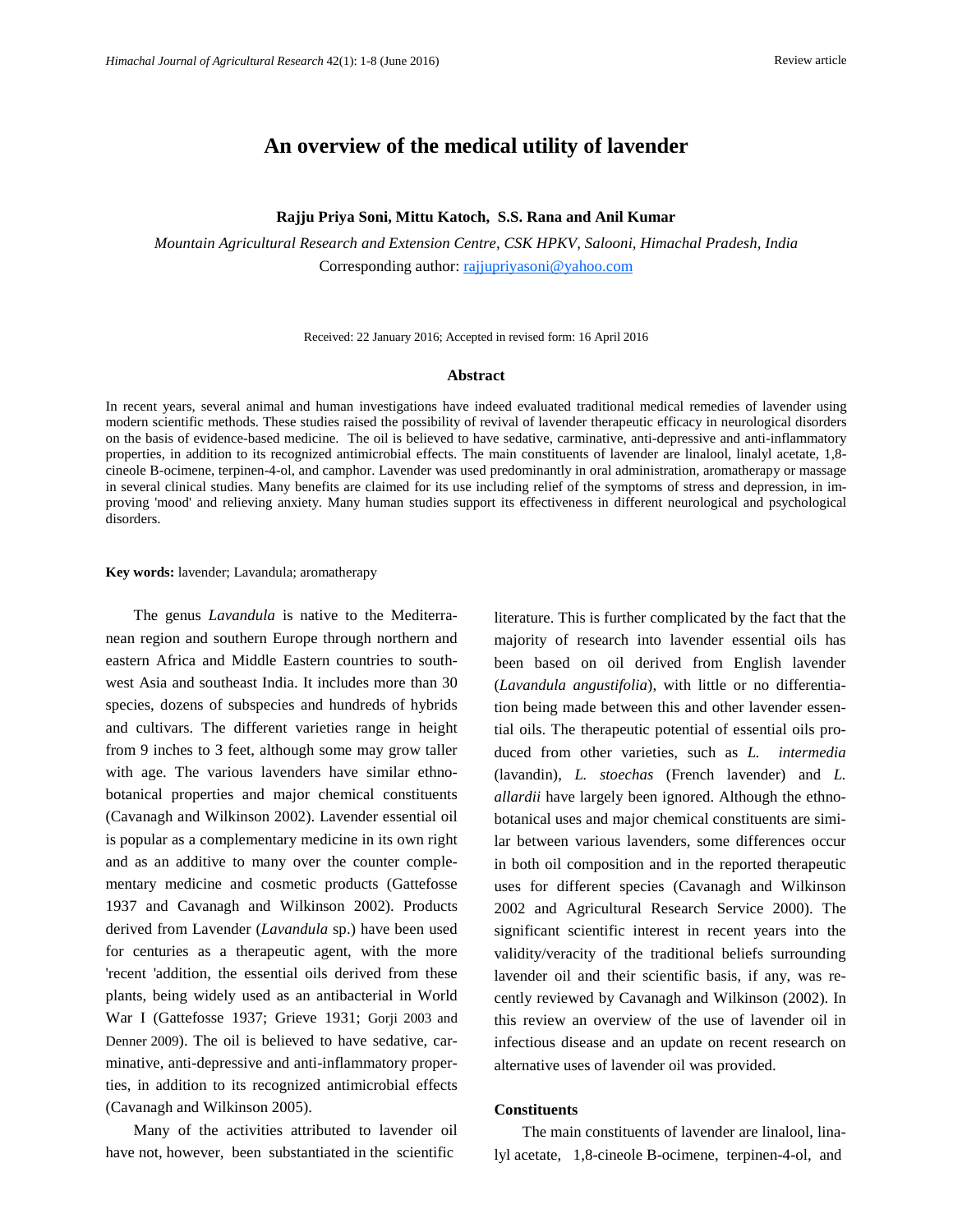camphor. However, the relative level of each of these constituents varies in different species (Cavanagh and Wilkinson 2002 and Woronuk et al. 2011). Lavender oil, obtained from the flowers of *Lavandula angustifolia* (Family: Lamiaceae) by steam distillation, is chiefly composed of linalyl acetate (3,7-dimethyl-1,6-octadien-3yl acetate), linalool (3,7-dimethylocta-1,6-dien-3-ol), lavandulol, 1,8-cineole, lavandulyl acetate, and camphor. Whole lavender oil and its major components linalool and linalyl acetate are used in aromatherapy. The major components of lavender oil were identified as 51% linalyl acetate and 35% linalool measured by gas chromatography and gas chromatography-linked Fourier Transform Infrared analysis (Cavanagh and Wilkinson 2002 and Prashar et al. 2004).

#### **Lavender as an anti-microbial agent**

Similar studies have been carried out as comparative assessments of a range of essential oils and their efficacy as anti-microbial agents. Oils derived from a range of lavender species repeatedly rate highly in efficacy trials leading to the conclusion that many of the present usages that lavender has been advocated may have significant merit. Much of this research has been focussed on *L. angustifolia* with few trials using oil derived from other *Lavendula* species (Inouye et al. 2001).

The recent interest in the therapeutic use of hydrosols appears unlikely to have scientific merit as no antimicrobial activity has been found to be associated with any *Lavandula* hydrosols examined by this group to date (Moon et al. 2004). Hydrosols or distillate waters are a by-product of steam distillation and contain variable amounts of essential oil and other plant derived components. The variation found in the activity of the different oils suggests that different oils should be targeted for different therapeutic uses. Further work is required to determine whether the *in vitro* results are realised in a clinical environment, but it is clear that not all lavenders are equal in terms of their antimicrobial properties.

### **Antibacterial activity**

There was considerable variability in the activity of the essential oils, with *L. angustifolia* and *L. intermedia* oils showing the highest activity against several bacteria. However, no one oil produced the highest level of antibacterial activity against all bacteria tested, suggesting that differences in chemical composition make some oils more effective against particular bacteria. No strong correlation has been observed between percentage of

major chemical components and antibacterial activity and *P* aeruginosa was not susceptible to any *Lavandula* oil tested. These results support the anecdotal use of lavender oils as antibacterial agents and demonstrate that some oils which had previously not been investigated have good antibacterial activity. Despite the known antibacterial activity, questions remain about the clinical utility of lavender oil. The MIC (minimum inhibitory concentration) values of lavender oil (*L. angustifolia* and *L. latifolia*) have been reported as being comparable to that of tea tree oil (0.16% against *Haemophilus influenzae*, 0.32% against *S. pyogenes* and *S. aureus* and greater than 0.32% against *E. coli*) (Inouye et al. 2001). These figures would appear to support the use of lavender oils as a prophylactic or for use in topical application for surface infection rather than for use against deep-seated infections.

## **Antifungal activity**

Lavender oil is an effective antifungal agent against fungi of both medical and agricultural importance, especially in inhibition of germ-tube growth (Daferera et al. 2000). It has been demonstrated that all *Lavandula* essential oils examined to date displayed some antifungal activity, with oils derived from *L. angustifolia* and *L. intermedia* demonstrating the greatest effect against *Aspergillus nidulans* and *Trichophyton mentagrophytes*. In contrast, oil derived from *L. stoechas* was particularly effective against the agricultural fungi *Leptosphaeria maculans* and *Sclerotinia sclerotiorum*, demonstrating that *Lavandula* oils have activity against fungi of both medical and agricultural importance, and suggesting that essential oils from various lavender varieties may be useful in the treatment of fungal infections (Moon et al. 2004). Interestingly, the volatile components of *Lavandula* essential oils have also been found to display potent antifungal activity; however, no significant differences in activity have been reported between different *Lauandula* oil volatiles (Moon et al. 2004 and Inouye et al. 2001). Vapour treatment would appear to have an advantage over solution treatment in that the microbial growth could be inhibited by a smaller amount of essential oil, while potentially also acting as a potent inhibitor of sporulation, assuming that suitable vapour concentration and treatment times can be determined. Initial studies suggest that the gaseous contact activity of the essential oils was determined mainly by the maximum vapour concentration at an early stage of incubation and that maintaining high vapour concentra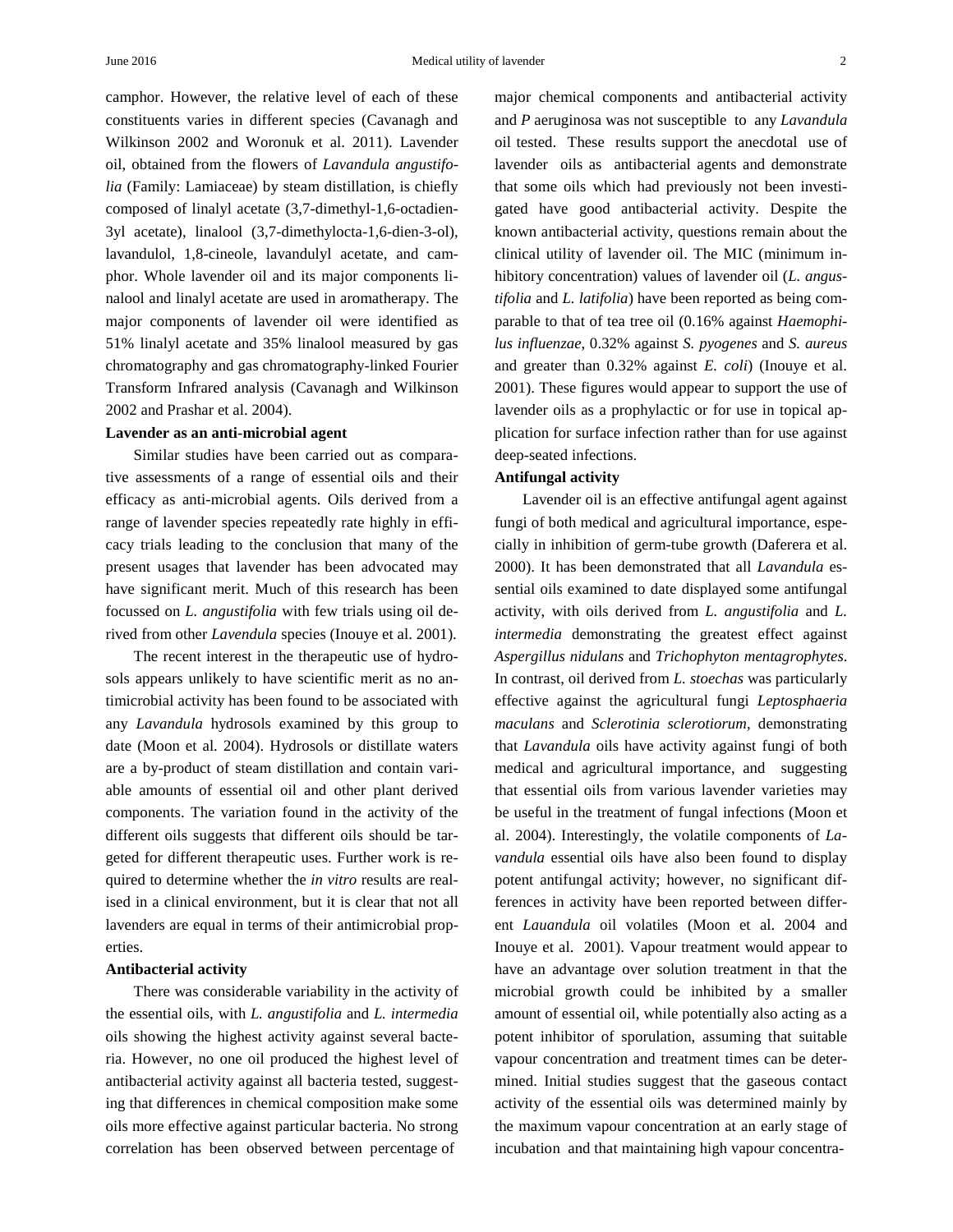tion for long periods of time was not necessary (Inouye et al. 2001). It is to be noted that the effective vapour concentrations in a clinical setting have not yet been directly related to the concentrations used routinely in aromatherapy.

### **Therapeutic use**

The use of essential oil volatiles for therapeutic benefit is not new. Indeed, lavender oil today is used predominantly in aromatherapy or massage. Many benefits are claimed for its use in this way, including relief of the symptoms of stress and depression, in improving 'mood' and relieving anxiety (Cavanagh and Wilkinson 2002)**.** Aromatherapy is thought to be therapeutically effective due to both the psychological effect of the odour and the physiological effects of the inhaled volatile compounds. The latter effects are believed to act via the limbic system, particularly the amygdala and hippocampus. However, although inhalation of lavender oil volatiles has been reported to be capable of altering patient mood and improving sleep patterns, the true therapeutic benefit of inhalation of lavender oil remains controversial (Cavanagh and Wilkinson 2002, Bumett et al. 2004 and Camped et al. 2004). This may be related to the fact that many studies combine both massage and lavender oil and are unable to determine whether the benefits seen are as a result of massage or of lavender oil inhalation/absorption.

## **Human Studies**

Although there is considerable debate about whether lavender species have a significant clinical potential either alone or as additives to other substances, many human studies support its effectiveness in different neurological and psychological disorders. Lavender was used predominantly in oral administration, aromatherapy, or massage in several clinical studies, and many benefits were claimed for use in such a manner. In addition to psychological effects, aromatherapy is thought to be therapeutically effective due to physiological effects of the inhaled volatile compounds. It is believed that inhaled lavender act via the limbic system, particularly the amygdala and hippocampus (Cavanagh and Wilkinson 2002). Linalool and linalyl acetate are rapidly absorbed through the skin after topical application with massage and are thought to be able to cause central nervous system depression (Morris 2002). For example, a recent study investigating the use of lavender oil aromatherapy in dementia patients found no evidence that a purely olfactory form of aromatherapy led

to decreased agitation in severely demented patients and suggested that cutaneous application of the essential oil may be necessary to achieve the optimum effect (Snow et al. 2004).

Similarly, although percutaneous administration of one of the main ingredients of lavender oil, (-)-linalool, led to a decrease in systolic blood pressure and skin temperature, compared to a corresponding control group receiving a placebo, no effect on subjective evaluation of well-being was noted (Heuberger et al. 2004).

## **NEUROLOGICAL EFFECTS OF LAVENDER**

Aromatherapy is believed to be therapeutically effective due to both the psychological effect of the odour and the physiological effects of the inhaled volatile compounds. The latter effects are thought to act via the limbic system, particularly the amygdala and hippocampus. The exact cellular mechanism of action is unknown. It has suggested that lavender (*L. angustifolia*) may have a similar action to the benzodiazepines and to enhance the effects of gamma- aminobutyric acid in the amygdala (Tisserand 1988). It is also found that linalool inhibits acetylcholine release and alters ion channel function at the neuromuscular junction (Re et al. 2000). Linalool and linalylacetate are rapidly absorbed through the skin after topical application with massage, reaching peak plasma levels after approximately 19 min (Jager et al. 1992) and are thought to be able to cause central nervous system depression. Linalyl acetate has narcotic actions and linalool acts as a sedative (Tisserand and Balacs, 1999; Re et al. 2000). These calming actions of lavender may be the origin of the traditional use of a lavender herb pillow to help induce sleep. The high camphor content in some lavenders (*L. stoechas*) is believed to precipitate convulsions when used at high concentrations (Tisserand and Balacs 1999).

Lavender oil is used predominantly in aromatherapy or massage. In 1993, mixture of essential oils (basil, juniper, lavender and sweet marjoram) was used in improving sleep in older patients at the General Hospital, Tullamore (Ireland) (Graham 1995). The aim was to reduce sleep disturbance. Following a combination of oil vaporization, with or without a 5 min hand-massage, over a 2 week period there was a significant increase in the number of patients reporting having had a good sleep at nights' and a reduction in those requiring additional night sedation. Dunn et al. (1995) demonstrated anxiety alleviation in patients in the intensive care unit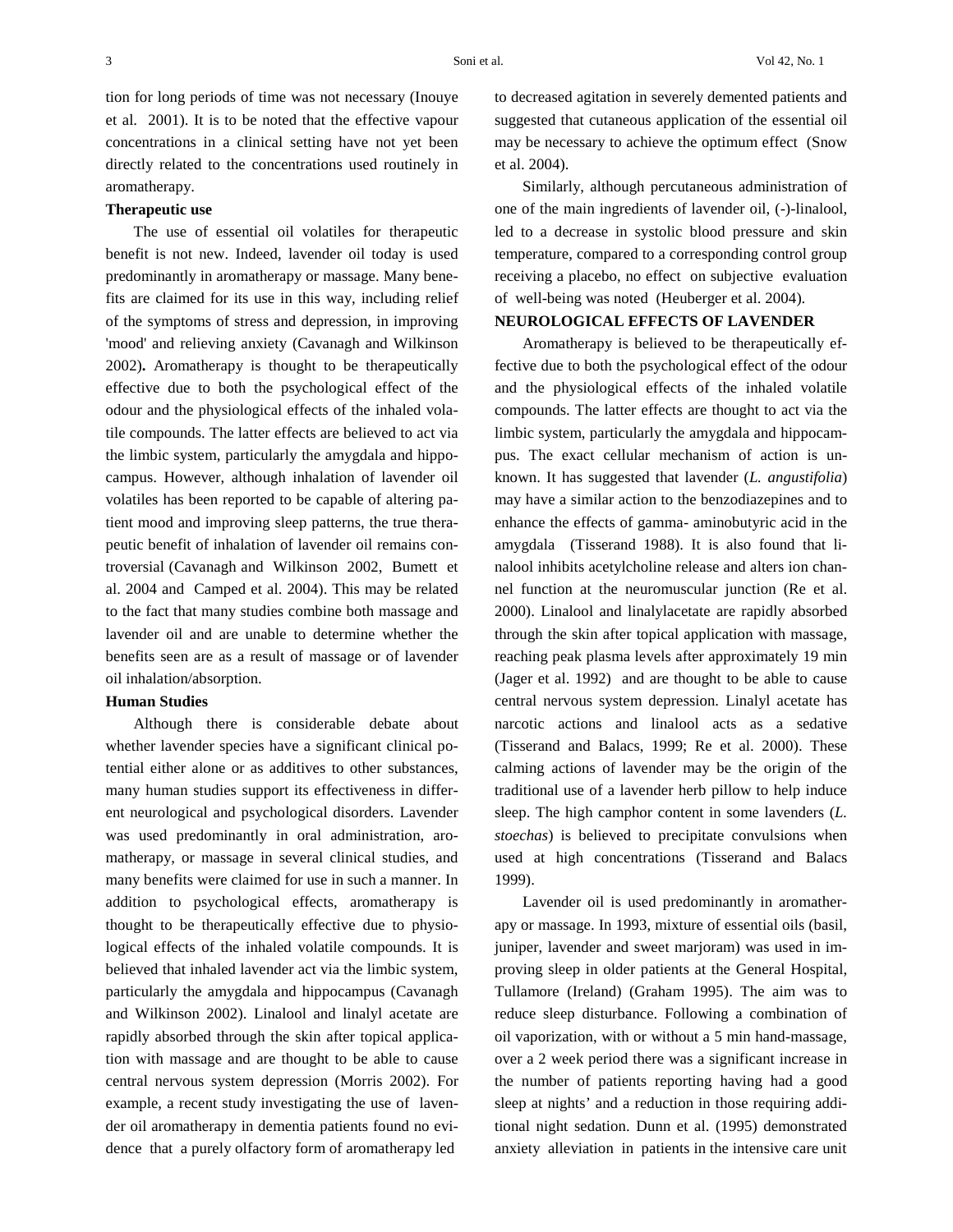received at least one session of lavender (1% *L. angustifolia*) aromatherapy treatment. Each patient had a 24 h break between treatments and a number of physical, behavioural and psychological measures were recorded. No significant differences in the indicators of physiological stress (blood pressure, heart rate and rhythm, respiratory rate) or behavioural responses (e.g. motor activity, facial expressions or Glasgow coma rating for unconscious patients) were observed between individuals treated with massage, aromatherapy or rest. There was a significant improvement in the anxiety levels in the aromatherapy group during the first session of treatment. Although there was no statistically significant improvement during the second or third session this appears to be due to an increased effectiveness of the other therapies rather than a loss of effectiveness of the aromatherapy.

Long-stay neurology in-patients, in a pilot study by Walsh and Wilson (1999) also showed increased mood scores and reduced psychological distress following aromatherapy (tea tree, rosemary and *L. Angustifolia* oils). The above studies suggest that lavender aromatherapy can improve patients' experiences in intensive care with no detrimental physical or behavioural outcomes.

Several studies have also shown an association between lavender odour and positive emotional states. Alaoui-Ismaili et al. (1997) found that the odour of lavender oil is rated as a pleasant one and is correlated with changes in the autonomic nervous system. Subsequently Tysoe (2000), while investigating the effects of oil burners and lavender oil on those working in or visiting an extended care ward, found that 88% of respondents thought that lavender oil had a positive effect on the ward and suggest that lavender oil vapour may help combat the unpleasant odours that can sometimes be present in hospitals. Millot and Brand (2001) found that lavender odour increased the pitch of both male and female voices, with greater increases in female voices. Vocal changes can be used to gauge emotion with increases in pitch associated with socio-positive emotions (e.g. happiness and joy). Diego et al. (1998) found that individuals receiving lavender oil (10%) odour for 3 min were significantly more relaxed, had decreased anxiety scores, better moods and showed increased alpha power in their EEGs (an indication of increased drowsiness). Masago et al. (2000) have also found that inhalation of lavender produces EEG patterns characteristic of subjects 'feeling comfortable'.

Diego et al. (1998) also found that lavender oil aromatherapy increased the speed and accuracy of mathematical calculations—perhaps the origin of the sixteenth century belief that lavender skullcaps could enhance intelligence! Study by Degel and Koster (1999) further support these findings. Subjects performed a number of tests in rooms which were only weakly scented with an essential oil. Although the subjects did not identify that the room was scented, those in the lavender-scented rooms had superior performances to those in the jasmine or unscented rooms. In addition, a study in NSW, Australia found that when patients in a dementia day-care facility received a 10 to 15 min hand-massage with a mix of three oils, including lavender, they had a significant improvement in all areas measured. These included the patients' feelings of well-being, increased alertness, decreased aggression and anxiety and improved sleeping patterns (Kilstoff and Chenoweth, 1998).

A crossover study by Lindsay et al. (1997), however, implied that lavender oil used in hand massage did not seem to improve concentration in subjects with profound learning disabilities. This study was, however, limited by small sample size (8 participants), and the lack of a control group. From these data it appears that lavender oil used alone, or in combination with other oils, is of considerable benefit in a number of situations and is safe, effective and easily administered to both conscious and uncon- scious patients. Further it is likely that a room scented with lavender oil will be perceived to be a pleasant environment and this may be particularly beneficial in some health care settings. The only caveat to this statement is that several difficulties arise in the interpretation of these results as often combinations of oils and therapies are used, details of lavender oil species and volumes used are often absent, massage effects are often not separated from those as a result of odour alone and the sample sizes are generally very small. Nevertheless, it does appear that lavender oil, particularly when combined with massage has the potential to be of significant benefit to patients, visitors and workers in many health care settings.

Aromatherapy has also been advocated as useful in the treatment of chronic or intractable pain (Buckle, 1999) with oils high in 1,8-cineole, for example *L. latifolia*, appearing to be particularly good analgesics. Buckle (1999) reports several studies those demonstrate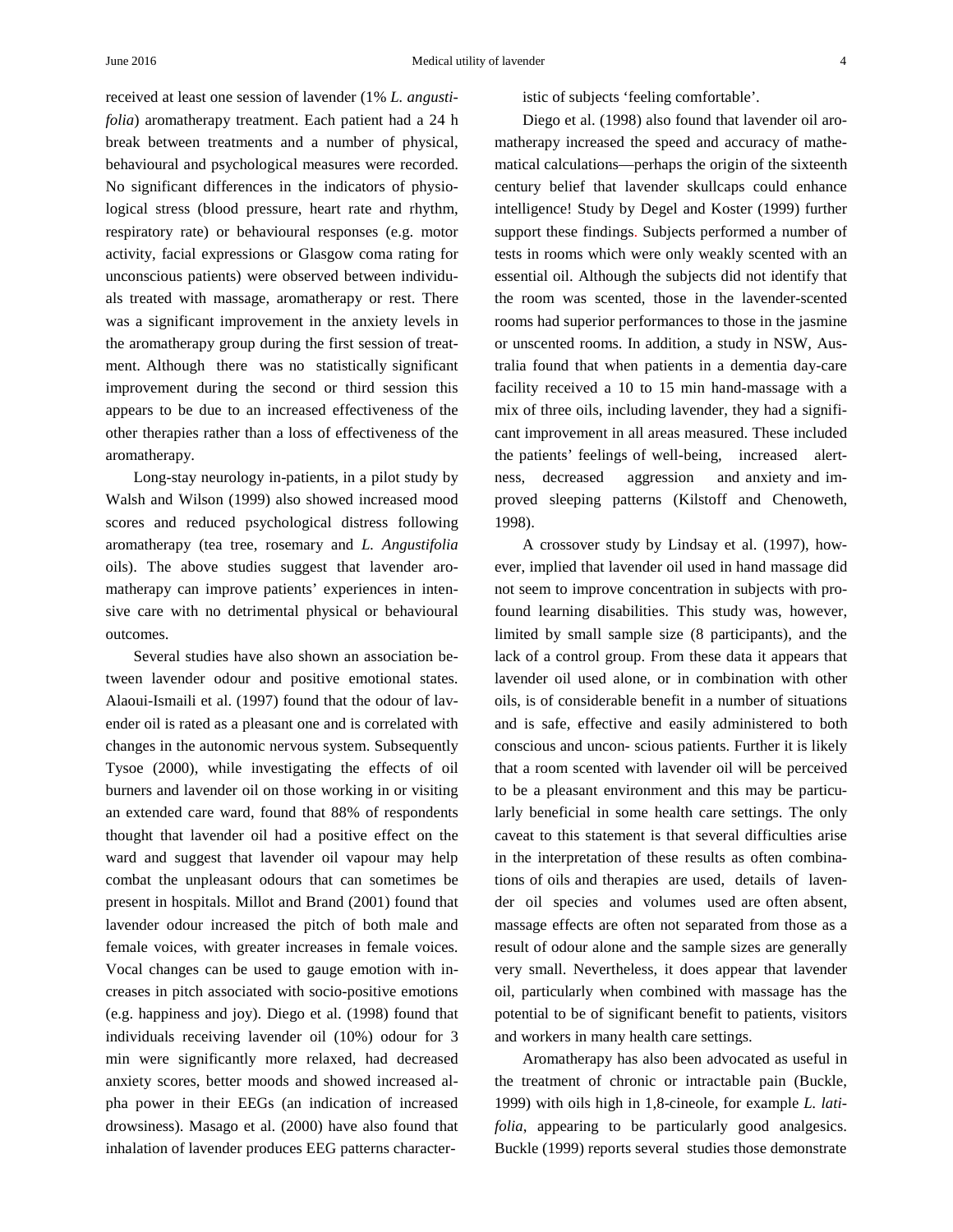that aromatherapy, with or without massage, can reduce the perception of pain and the need for conventional analgesics in both adults and children. However, almost all studies cited by this author were small, uncontrolled or lacking in the normal scientific rigour associated with clinical trials. There seems to be, however, considerable anecdotal and case report data for a beneficial effect of lavender in pain. Using a quasi- experimental cross-over study Brownfield (1998) showed that massage with lavender oil (L. angustifolia) reduced the patients' perception of pain and improved the perception of sleep quality and well-being in those suffering the effects of chronic rheumatoid arthritis. It is worth noting that the effects reported in this study are related to the patient's own perception of pain, sleep or well-being as the quantitative data from a visual analogue scale did not reveal any reduction in pain levels or sleep improvement. Ghelardini et al. (1999) have further demonstrated that L. angustifolia oil, as well as linalyl acetate and linalool, possess local anaesthetic activity both in vitro and in vivo. These authors suggest that the mechanism of action is related to antimuscarinic activity and/or ion (Na‡ or Ca2‡) channel blockade.

It is suggested that, as there appears to be a high uptake of aromatherapy as a therapeutic modality by nurses (Trevelyan 1996), settings with extended nursing care, for example palliative care facilities, are more likely to adopt complementary therapies in a bid to ease the discomfort of the patients. Lavender, along with other essential oils, has a role in reducing the side effects such as aches and pains, hair loss and anxiety associated with either the cancer itself or with the effects of chemotherapy (Nelson 1997b). Aromatherapy use in palliative care settings has also been reported to be of benefit to the patients (Kite et al. 1998).

Lavender oil has uses in midwifery where it can be added to bath water to relieve pain and discomfort following labour. In a clinical trial it was shown that the mothers using lavender oil consistently reported lower discomfort scores 3 to 5 days post-natally (Dale and Cornwell 1994; Cornwell and Dale 1995). Lavender oil is also currently used in many delivery rooms for its general calming action. In the past, lavender poultices were applied to the small of the back during labour, to relieve muscle tension, or to the abdomen, to assist placental expulsion. There does not appear to be any scientific evidence for the latter two uses, however, the inhalation of the oil may have an anti-anxiety and relaxing

action which is beneficial to the mother.

**Mechanism of action of lavender in the nervous system:** Several investigations were performed to clarify the mechanism of action of lavender in neuronal tissues. Lavender inhibited lipopolysaccharideinduced inflammatory reaction in human monocyte THP -1 cells effect, which might be associated with the expression of HSP70 (Huang et al. 2012). Antioxidant and relatively weak cholinergic inhibition was reported for lavender (Wang et al. 2012 and Salah and Jäger 2005) and linalool (Perry et al. 2000 and Perry et al. 2003). Linalool inhibited acetylcholine release and alters ion channel function at the neuromuscular junction (Savelev et al. 2003). These findings indicate that several targets relevant to treatment of Alzheimer's disease; anticholinergic, neuroprotective and antioxidant activities could be found in lavender. The neuroprotective effect of lavender oil against cerebral ischemia/reperfusion injury is suggested to be attributed to its antioxidant effects (Wang et al. 2012). Intraperitoneal application of lavender significantly increased rotarod activity and enhanced dopamine receptors subtype  $_{D3}$  in the olfactory bulbs of mice (Re et al. 2000). Lavender oil is also suggested to modulate GABAergic neurotransmission, especially on  $GAB_{AA}$  receptors and enhance inhibitory tone of the nervous system (Kashani et al. 2011; Sousa de et al. 2010 and Kim et al. 2009). Cholinergic system is suggested to play a role in lavender analgesic, antianxiety, antidepression, and anticonvulsant effects of lavender (Umezu 2000; Barocelli et al. 2004 and Yamada et al. 1994). Fos is a nuclear transcription factor protein encoded by an immediate early gene c-fos, and it is an early marker of neuronal activation. It serves as a transcriptional factor controlling the expression of genes expected to be involved in effective adaptation to certain situations. Lavender oil reduced c-fos expression in paraventricular nucleus of the hypothalamus and dorsomedial hypothalamic nucleus (Shaw et al. 2007).

Lavender oil inhibited dose-dependently the histamine release and anti-DNP IgE-induced tumor necrosis factor -alpha secretion from peritoneal mast cells in mice (Aoshima and Hamamoto 1999). It has been shown that lavender oil inhibited the sympathetic nerves innervating the white and brown adipose tissues and adrenal gland and excites the parasympathetic gastric nerve (Shen et al. 2005 and Tanida et al. 2007). Odour of lavender oil and especially its component linalool, affects autonomic nerves probably through a histaminergic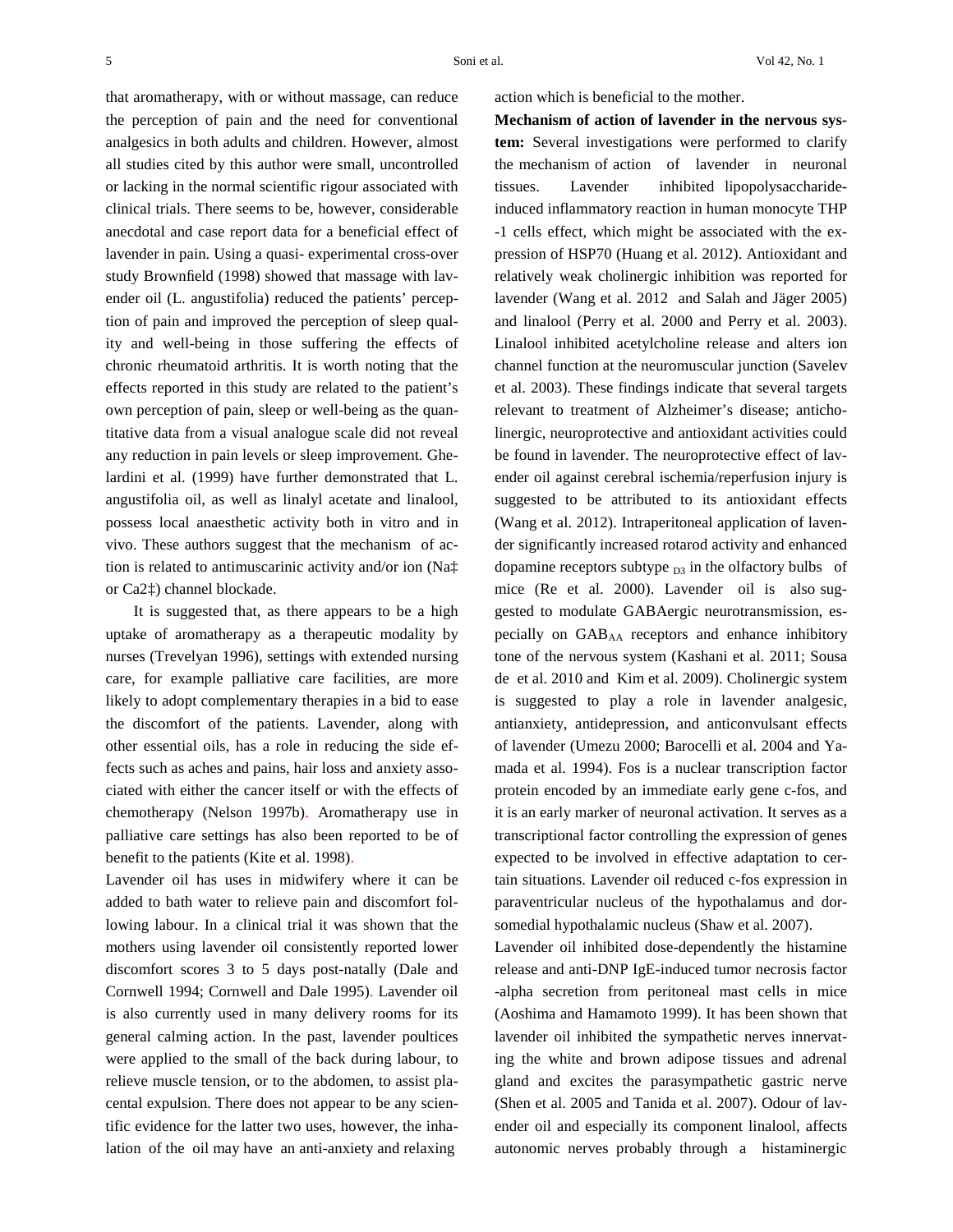response, decreases lipolysis and heat production (energy consumption), and increases appetite and body weight in rats (Tanida et al. 2007). Lavender may inhibit the sympathetic nerve activity and lipolysis through activation of  $H_3$ -receptors. The hypothalamic suprachiasmatic nucleus and histamine neurons are involved in the lipolytic responses to the lavender oil, and tyrosine phosphorylation of BIT (a brain immunoglobulin-like molecule with tyrosine-based activation motifs, a member of the signal-regulator protein family) is implicated in the relevant signalling pathways (Tanida et al. 2007).

### **Conclusion**

A recent increase in the popularity of alternative medicine and natural products has renewed interest in

lavender and their essential oils as potential natural remedies (Woronuk et al. 2011). This review may be useful to increase our knowledge of lavender pharmacological effects and improve our future experimental and clinical research plans. Although some studies defined the contents of lavender, it is essential that all future clinical studies specify the exact derivation of the oils used in the study and, preferably, include a profile of the liquid or the percentage composition of the major constituents (Woronuk et al. 2011). Despite this lack of evidence for many claims, lavender continues to be used by the general public and clinical staff, perhaps because any potential therapeutic benefit is seen as a possible 'bonus' to the simple love of lavender.

#### **References**

- Agricultural Research Service 2000. Dr Duke's Phytochemical and ethnobotanical databases. http:// www.ars-grin.gov/duke
- Alaoui-Ismaili O, Vernet-Maury E, Dittmar A, Delhomme G, Chanel J 1997. Odor hedonics: connection with emotional response exstimated by autonomic parameters. Chem Senses **22**: 237-248.
- Aoshima H and Hamamoto K 1999. Potentiation of GABAA receptors expressed in Xenopus oocytes by perfume and phytoncid. Bioscience, Biotechnology and Biochemistry **63**(4): 743–748.
- Barocelli E, Calcina F, Chiavarini M et al. 2004. Antinociceptive and gastroprotective effects of inhaled and orally administered Lavandula hybrida Reverchon "grosso" essential oil. Life Sciences **76**(2): 213–223.
- Brownfield A 1998. Aromatherapy in arthritis: a study. Nurs Stand 13: 34±35.
- Buckle J 1999. Use of aromatherapy as a complementary treatment for chronic pain. Altern Ther Health Med 5: 42- 51.
- Bumett KM, Solterbeck LA and Strapp CM 2004. Scent and mood state following an anxiety-provoking task. Psychol Rep **95**:707-722.
- Camped CE, Crawley EJ and Meier ME 2004. Role of suggestion in odor induced mood change. Psychol Rep. **94**(3:2):1127-1136.
- Cavanagh HMA and Wilkinson JM 2002. Biological activities of lavender essential oil. Phytotherapy Research **16**(4): 301–308.
- Cavanagh HMA and Wilkinson JM 2005. Lavender essential oil: a review. Australian Infection Control **10**(1): 35-37.
- Cornwell S and Dale A 1995. Lavender oil and perineal repair. Mod Midwife 5: 31-33.
- Daferera DJ, Ziogas BN and Polissiou MG 2000. GC-MS analysis of essential oils from some Greek aromatic plants and their fungitoxicity on *Penicillium digitatum.* J Agric Food Chem **48**:2576-2581.
- Dale A, Cornwell S 1994. The role of lavender oil in relieving perineal discomfort following childbirth: a blind randomized clinical trial. J Adv Nurs 19: 89- 96.
- Degel J and Koster EP 1999. Odors: Implicit memory and performance effects. Chem Senses 24: 317- 325.
- Denner SS 2009. Lavandula angustifolia miller: english lavender. Holistic Nursing Practice **23**(1): 57–64.
- Diego MA, Jones NA, Field T. et al. 1998. Aromatherapy positively affects mood, EG patterns or alertness and math computations. Int J Neurosci 96: 217 -224.
- Dunn C, Sleep J and Collett D 1995. Sensing an improvement: an experimental study to evaluate the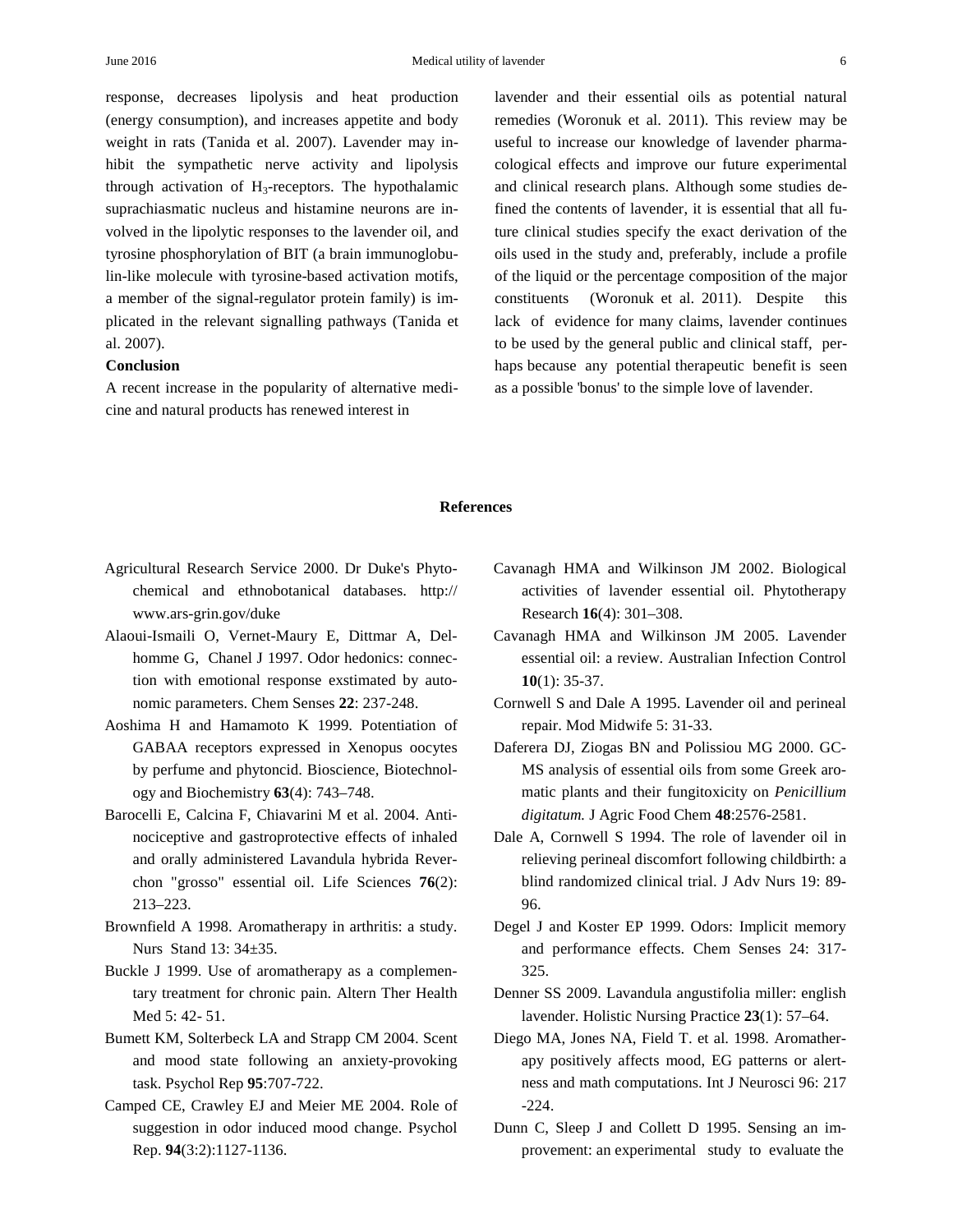use of aromatherapy, massage and periods of rest in an intensive care unit. J Adv Nurs 21: 34-40.

- Gattefosse RM 1937. Gattefosse's Aromatherapy. Saffron Walden, England.
- Ghelardini C, Galeotti N, Salvatore G and Mazzanti G 1999. Local anaesthetic activity of the essential oil of Lavandula angustifolia. Planta Med 65: 700-703.
- Gorji 2003. Pharmacological treatment of headache using traditional persian medicine. Trends in Pharmacological Sciences **24**(7): 331–334.
- Graham C 1995. Complementary therapies: In the scent of a good night's sleep. Nurs Stand 9: 21.
- Grieve M 1931. A Modem Herbal. Harcourt, Brace & Co, New York.
- Heuberger E, Redhammer S and Buchbauer G 2004. Transdermal absorption of (-)-linalool induces autonomic deactivation but has no impact on ratings of well-being in humans. Neuropsycho-pharmacology 29: 1925-1932.
- Huang MY, Liao MH, Wang YK 2012. Effect of lavender essential oil on LPS-stimulated inflammation. American Journal of Chinese Medicine **40** (4): 845–859.
- Inouye S, Tsuruoka T, Uchida K and Yamaguchi H 2001. Effect of sealing and Tween 80 on the antifungal susceptibility testing of essential oils. Microbiol Immunol **45**: 201-208.
- Inouye S, Yamaguchi H and Taluzawa T 2001. Screening of the antibacterial effects of a variety of essential oils on respiratory tract pathogens, using the modified dilution assay method. J Infect Chemother 7251-254.
- Jager W, Buchbauer G, Jirovetz L, Fritzer M 1992. Percutaneous absorption of lavender oil from a massage oil. J Soc Cosmetic Chem 43: 49-54.
- Kashani MS, Tavirani MR, Talaei SA and Salami M 2011. Aqueous extract of lavender (*Lavandula angustifolia*) improves the spatial performance of a rat model of Alzheimer's disease. Neuroscience Bulletin **27**(2): 99–106.
- Kim Y, Kim M, Kim H and Kim K 2009. Effect of lavender oil on motor function and dopamine receptor expression in the olfactory bulb of mice. Journal of Ethnopharmacology **125**(1): 31–35.
- Kite SM, Maher EJ, Anderson K et al. 1998. Development of an aromatherapy service at a Cancer Centre. Palliat Med 12: 171-180.

Lindsay WR, Pitcaithly D, Geelen N, Buntin L, Brox-

holme S and Ashby M 1997. A comparison of the effects of four therapy procedures on concentration and responsive ness in people with profound learning disabilies. J Intellect Disabil Res 41: 201-207.

- Masago R, Matsuda T, Kikuchi Y, Miyazaki Y, Iwanaga K, Harada H, Katsuura T 2000. Effects of inhalation of essential oils on EEG activity and sensory evaluation. J Physiol Anthropol Appl Human Sci 19: 35-42.
- Millot JL and Brand G 2001. Effects of pleasant and unpleasant ambient odors on human voice pitch. Neurosci Lett 29: 61-63.
- Moon T, Chan YF, Wilkinson JM and Cavanagh HMA 2004. Antifungal activity of *Lavandula* essential oil and oil volatiles. AICA National Conf. Abs. p 46.
- Morris N 2002. The effects of lavender (*Lavendula angustifolium*) baths on psychological well-being: two exploratory randomized controls trials. Complementary Therapies in Medicine 10(4): 223–228.
- Nelson NJ 1997b. Scents or nonsense: Aromatherapy's bene®ts still subject to debate. J Natl Cancer Inst 89: 1334-1336.
- Perry NSL, Bollen C, Perry EK and Ballard C 2003. Salvia for dementia therapy: review of pharmacological activity and pilot tolerability clinical trial. Pharmacology Biochemistry and Behavior **75**(3): 651–659.
- Perry NSL, Houghton PJ, Theobald A, Jenner P and Perry EK 2000. In-vitro inhibition of human erythrocyte acetylcholinesterase by Salvia lavandulaefolia essential oil and constituent terpenes. Journal of Pharmacy and Pharmacology **52**(7): 895–902.
- Prashar, Locke IC and Evans CS 2004. Cytotoxicity of lavender oil and its major components to human skin cells. Cell Proliferation **37**(3): 221–229.
- Re L, Barocci S, Sonnino S et al. 2000. "Linalool modifies the nicotinic receptor-ion channel kinetics at the mouse neuromuscular junction. Pharmacological Research **42**(2): 177–181.
- Re L, Barocci S, Sonnino S et al. 2000. Linalool modi®es the nicotinic receptor-ion channel kinetics at the mouse neuromuscular junction. Pharmacol Res 42: 177-182.
- Salah SM and Jäger AK 2005. Screening of traditionally used Lebanese herbs for neurological activities. Journal of Ethnopharmacology **97**(1): 145– 149.